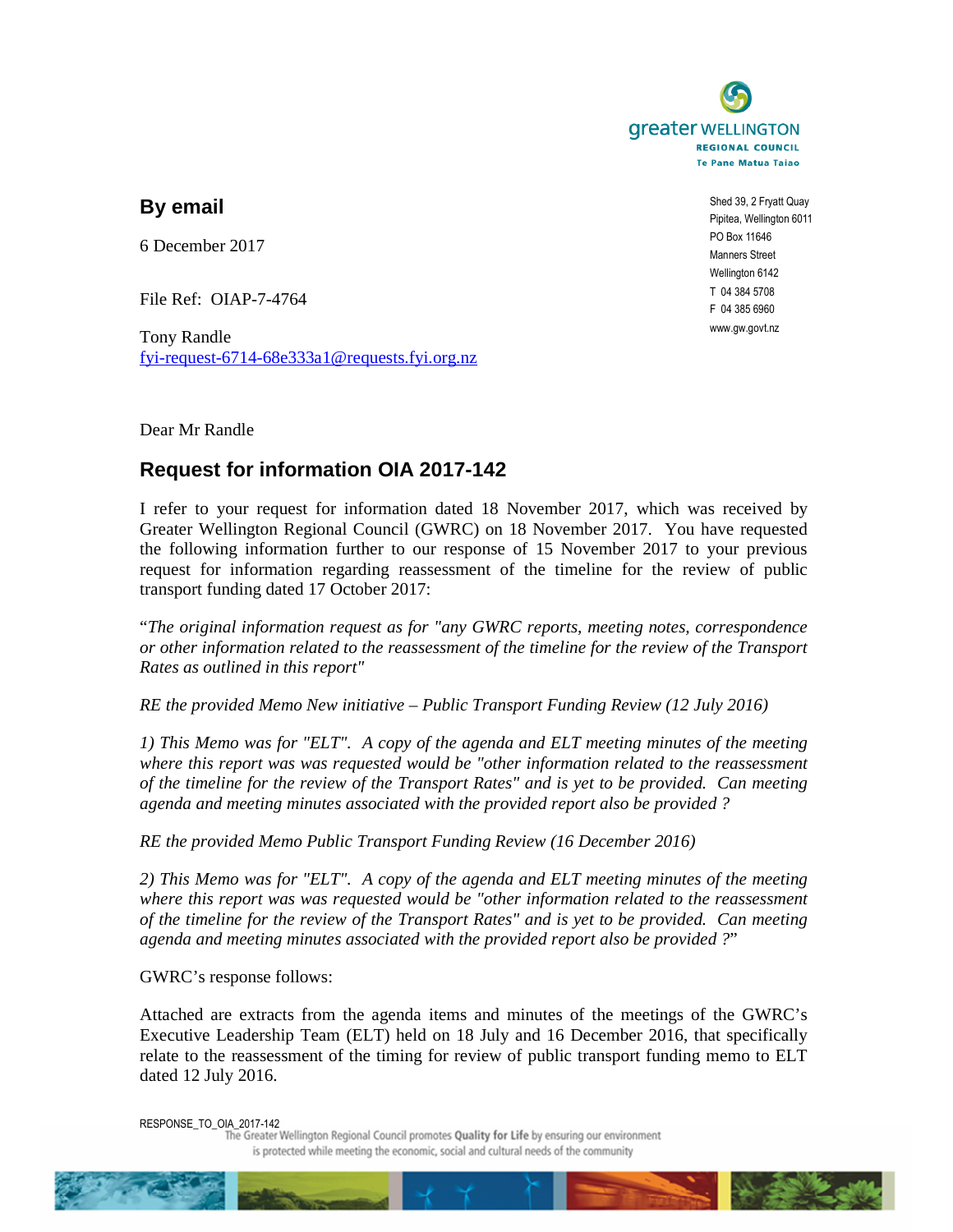

Please note that the original copies of the agenda and minutes of the ELT meetings cover a wide range of matters relating to various functions of GWRC which are out of the scope of the information you have requested. The attached extracts are complete snapshot copies of the original agenda and minutes that contain the specific information you have requestd.

If you have any concerns with the decision(s) referred to in this letter, you have the right to request an investigation and review by the Ombudsman under section 27(3) of the Local Government Official Information and Meetings Act 1987.

Yours sincerely

Aftert

**Wayne Hastie** General Manager, Public Transport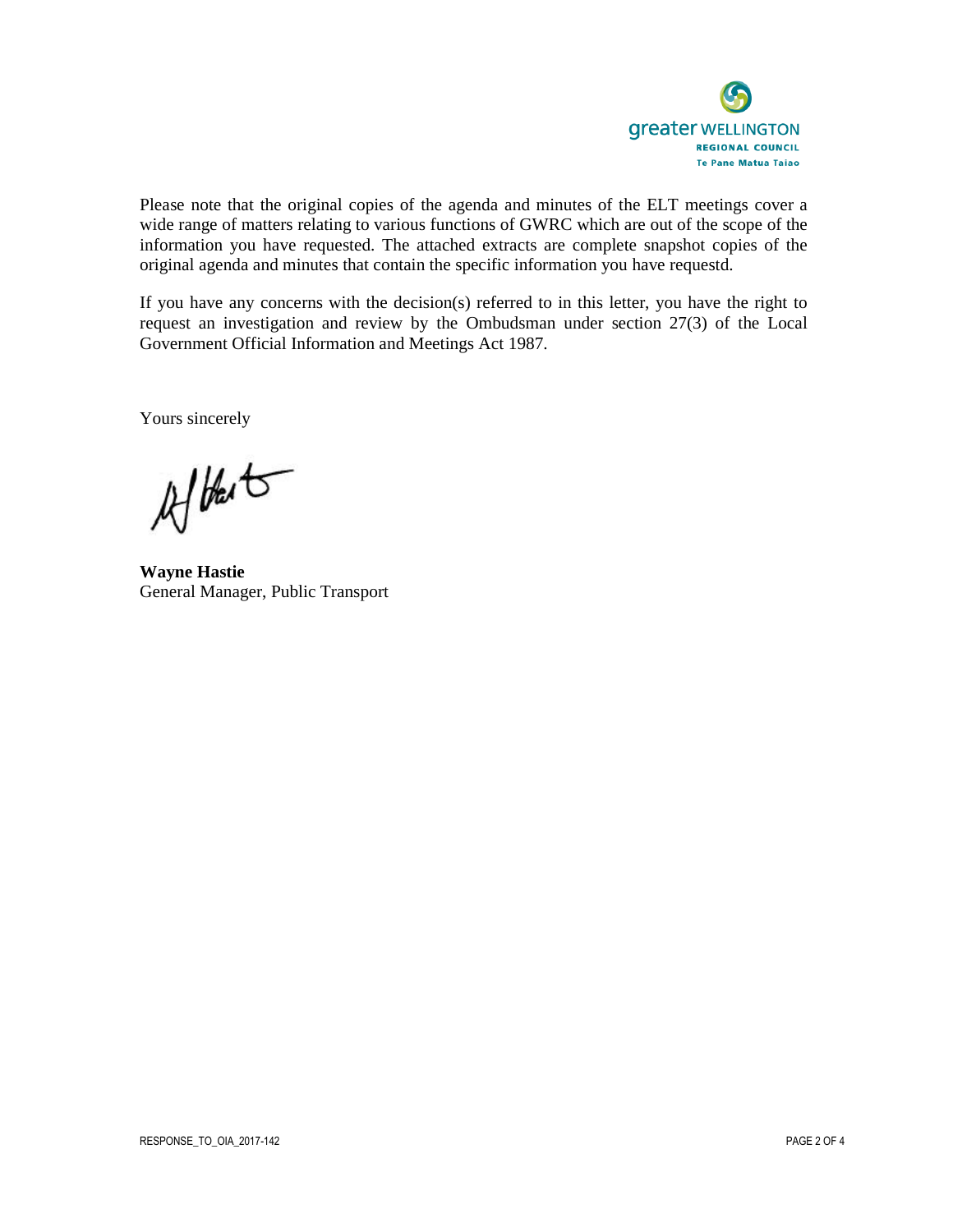

#### **Attachment to OIA 2017-142**

#### **Extracts of the agenda items and minutes of the ELT meetings regarding reassessment of the timing for reassessment of the public transport funding**

#### **Agenda item – ELT meeting of 18 July 2016**

| 2.2 | New initiative - Public Transport Funding |
|-----|-------------------------------------------|
|     | Review - paper attached                   |

## **Minutes of the meeting – ELT meeting of 18 July 2016**

| 2.2 | New initiative - Public Transport Funding Review - Paul Kos                                                                                                                                                                                                                 |
|-----|-----------------------------------------------------------------------------------------------------------------------------------------------------------------------------------------------------------------------------------------------------------------------------|
|     | Discussion held on funding of the rates share of public transport. The overall<br>objective for the review is to establish a public transport funding policy that is fair,<br>simple and transparent, with a defendable rationale based on the distribution of<br>benefits. |
|     | Finance would lead the broader review. Public Transport (PT) funding issues                                                                                                                                                                                                 |

PAGE 1 OF 5

| associated to the PT Fares Review will need to be managed and incorporated into<br>the broader rates review process. Approach should be set out in a paper to the<br>Finance, Risk and Assurance Committee, but needs to come back to ELT prior.                                                                                                                                                                                   |
|------------------------------------------------------------------------------------------------------------------------------------------------------------------------------------------------------------------------------------------------------------------------------------------------------------------------------------------------------------------------------------------------------------------------------------|
| <b>Recommendations</b>                                                                                                                                                                                                                                                                                                                                                                                                             |
| ELT agreed to the following Recommendations                                                                                                                                                                                                                                                                                                                                                                                        |
| Did not agree to initiate a Public Transport Funding Review - ELT did not<br>endorse initiating a review as proposed in the paper, but rather the preference<br>was to incorporate PT funding into a broader Council wide review of rates<br>funding.<br>• Noted that, subject to ELT endorsement, a paper setting out the scope and<br>process will be reported to the Finance, Risk and Audit Committee on 22<br>September 2016. |
| Indicated the preferred approach to Councillor involvement.<br>٠                                                                                                                                                                                                                                                                                                                                                                   |
| Noted that further work on timing and linkages with the Fares Policy Review<br>$\bullet$<br>will be developed through the development of a project plan.                                                                                                                                                                                                                                                                           |
| $\bullet$<br>Noted that the budget for this new initiative may need to be increased, and<br>that this will be reported back to ELT following the preparation of project plan.                                                                                                                                                                                                                                                      |